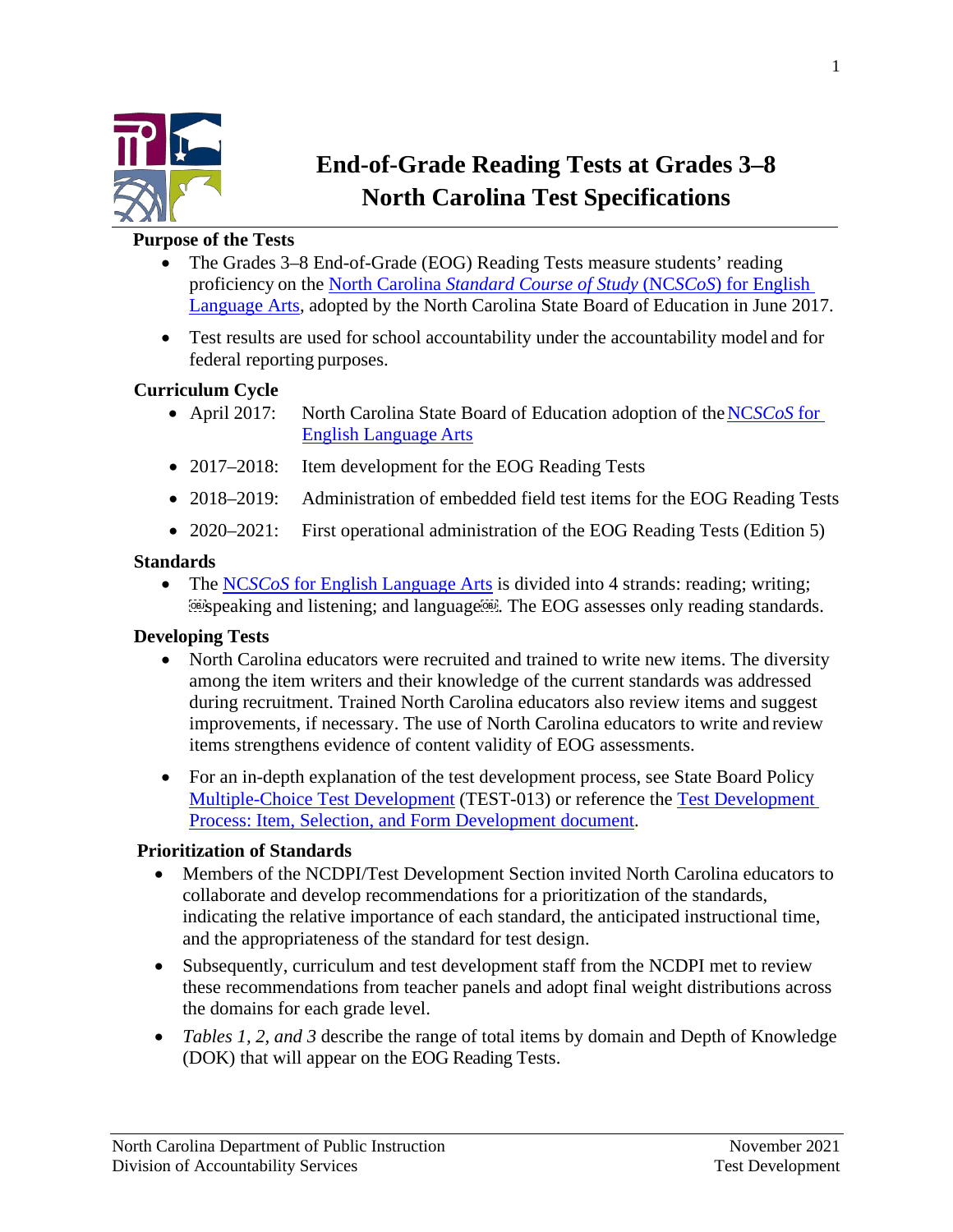| <b>Domain</b>                  | Grade 3    | <b>Grade 4</b> | Grade 5    |
|--------------------------------|------------|----------------|------------|
| Reading for Literature         | 38-42%     | 38-42%         | 38-42%     |
| Reading for Informational Text | 46-50%     | $46 - 50%$     | 46-50%     |
| Language                       | $13 - 15%$ | $13 - 15%$     | $13 - 15%$ |
| <b>Total</b>                   | 100%       | 100%           | 100%       |

*Table 1. EOG Reading Grades 3–5 Domain Distributions*

*Table 2. EOG Reading Grades 6–8 Domain Distributions*

| <b>Domain</b>                         | Grade 6     | <b>Grade 7</b> | Grade 8     |
|---------------------------------------|-------------|----------------|-------------|
| <b>Reading for Literature</b>         | $36 - 41\%$ | $36 - 41\%$    | $36 - 41\%$ |
| <b>Reading for Informational Text</b> | $43 - 47%$  | 43-47%         | 43-47%      |
| Language                              | $11 - 16%$  | $11 - 16\%$    | $11 - 16%$  |
| <b>Total</b>                          | 100%        | 100%           | 100%        |

*Table 3. EOG Reading Grades 3–8 Item by DOK Distribution*

| <b>Grades</b> | DOK1       | DOK <sub>2</sub> | DOK3       |  |
|---------------|------------|------------------|------------|--|
|               | 20-40%     | 60-80%           |            |  |
|               | $12 - 25%$ | 50-75%           | $5 - 10%$  |  |
|               |            | 75-90%           | $10 - 25%$ |  |
|               |            | $60 - 82%$       | 18-40%     |  |
|               |            | $60 - 82%$       | 18-40%     |  |
|               |            | $60 - 82\%$      | 18-40%     |  |

## **Cognitive Rigor and Item Complexity**

• Test items for the EOG Reading Tests have been designed, developed, and classified to ensure that the cognitive rigor of the operational test forms align to the cognitive complexity and demands of the NC*SCoS* [for English Language Arts](https://www.dpi.nc.gov/districts-schools/classroom-resources/k-12-standards-curriculum-and-instruction/standard-course-study#english-language-arts) reading standards. Items on the EOG assessments cover the full breadth and depth of grade-level cognitive expectation that can be assessed using the current test format.

# **Testing Structure and Test Administration Time**

- Included in the total item counts are embedded field test items that will not be included as part of students' final scores but will be used for purposes of developing items for future testforms.
- *Table 4* provides the number of selections, items by selection, and number of operational and field test items for EOG Reading Tests.

|                        | <b>Operational</b> |              | <b>Field Test</b> |              | <b>Total</b>      |              |
|------------------------|--------------------|--------------|-------------------|--------------|-------------------|--------------|
| <b>EOG</b> Reading     | <b>Selections</b>  | <b>Items</b> | <b>Selections</b> | <b>Items</b> | <b>Selections</b> | <b>Items</b> |
| <b>EOG Reading 3–5</b> |                    |              |                   |              |                   | 48           |
| <b>EOG</b> Reading 6-8 |                    | 5–8          |                   |              |                   |              |

## *Table 4. Total Number of Items*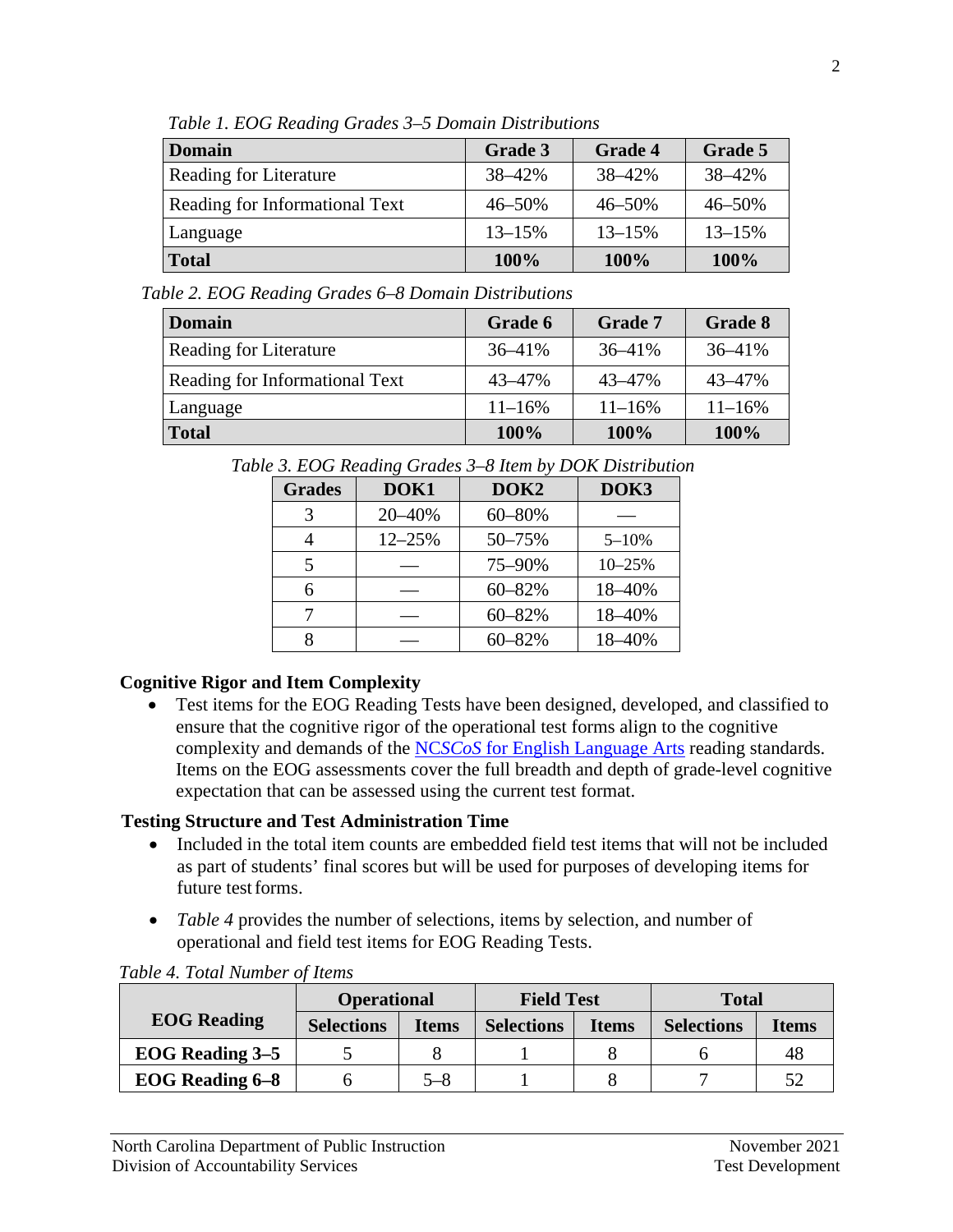- Based on analysis of item-completion timing data, the NCDPI estimates it will take 2 hours (120 minutes) for most students to complete the EOG Reading Tests. The NCDPI requires all students be allowed ample opportunity to complete the test. The maximum amount of time allowed is 3 hours (180 minutes) except for students with documented special needs requiring accommodations, such as *Scheduled Extended Time*. Refer to the *[North Carolina Test Coordinators' Policies and Procedures Handbook](https://www.dpi.nc.gov/documents/accountability/policyoperations/2018/2018-19-test-coordinators-policies-and-procedures-handbook)* for additional information.
- To balance between complexity and the reading load for grade 3 students, each selection within the Grade 3 EOG Reading Test is divided into two separate parts. Items within each selection have also been divided and presented at the end of each subsequent part.

# **Types of Items and Supplemental Materials**

- The EOG Reading Tests will consist of four-response-option multiple-choice items.
- All students must be provided blank paper.
- Released forms will be available on the [EOG webpage](https://www.dpi.nc.gov/districts-schools/testing-and-school-accountability/state-tests/end-grade-eog#released-forms) and to schools through NCTest, the NCDPI's online testing platform. The released forms for the EOG Reading Tests are built using the same operational test specifications. A single released form may not reflect the full breadth and depth of grade-level assessed standards, but it reflects the range of difficulty found on any EOG operational test form.
	- o Released forms may be used by public school units to help acquaint students with items. These materials must not be used for personal or financial gain.

# **Test Cycle and Delivery Mode**

- The EOG Reading Tests must be administered during the last ten (10) days (traditional yearlong schedule) of the instructional year.
- The EOG Reading Test is available for paper/pencil and online administrations. Online tests are provided through NCTest, theNCDPI's online testing platform. Paper/pencil versions of all online tests, including required online administrations, are available for technology hardship situations and for students with disabilities who need to test in the paper mode for accessibility.
- Schools must ensure every student participating in an online test for the North Carolina Testing Program completes the Online Assessment Tutorial for the associated test at least once at the school before test day. The tutorial provides students the opportunity to practice the mechanics of navigating through the testing platform, to become familiar with the tools, and to respond to the sample items. Refer to the *[North Carolina Test](https://www.dpi.nc.gov/documents/accountability/policyoperations/2018/2018-19-test-coordinators-policies-and-procedures-handbook)  [Coordinators' Policies and Procedures Handbook](https://www.dpi.nc.gov/documents/accountability/policyoperations/2018/2018-19-test-coordinators-policies-and-procedures-handbook)* for additional information.
- The EOG Reading Tests are provided only in English. Native language translation versions are not available. North Carolina [G.S.§115C-81.45\(a\)](https://www.ncleg.net/enactedlegislation/statutes/html/bychapter/chapter_115c.html) requires all teachers and principals to conduct all classes other than foreign language classes in English.

# **Additional Resources**

- All EOG Reading score reports for 2021 will be delayed because of Standard Setting.
- Achievement Level Descriptors will be finalized during Standard Setting in July 2021 and presented to the State Board in August 2021 and will be posted to the